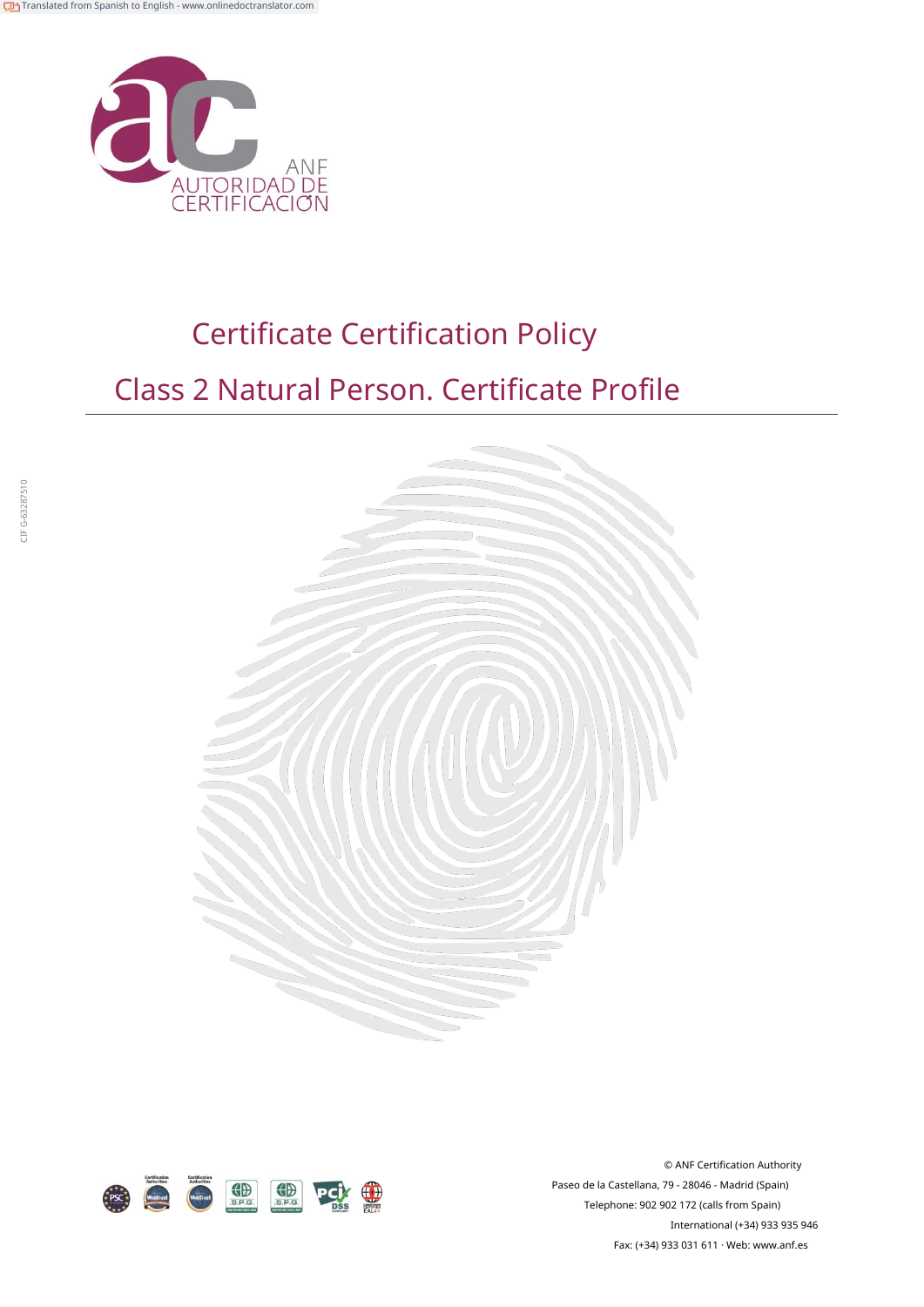#### **Security level**

Public

**Important announcement**

This document is the property of ANF Certification Authority

Its reproduction and dissemination is prohibited without the express authorization of ANF Certification Authority

#### **Copyright © ANF Certification Authority 2016**

Address: Paseo de la Castellana, 79. 28046 Madrid (Spain)

Telephone: 902 902 172 (calls from Spain) International (+34) 933 935 946

Fax: (+34) 933 031 611. Web: www.a[nf.es](http://www.anf.es/)

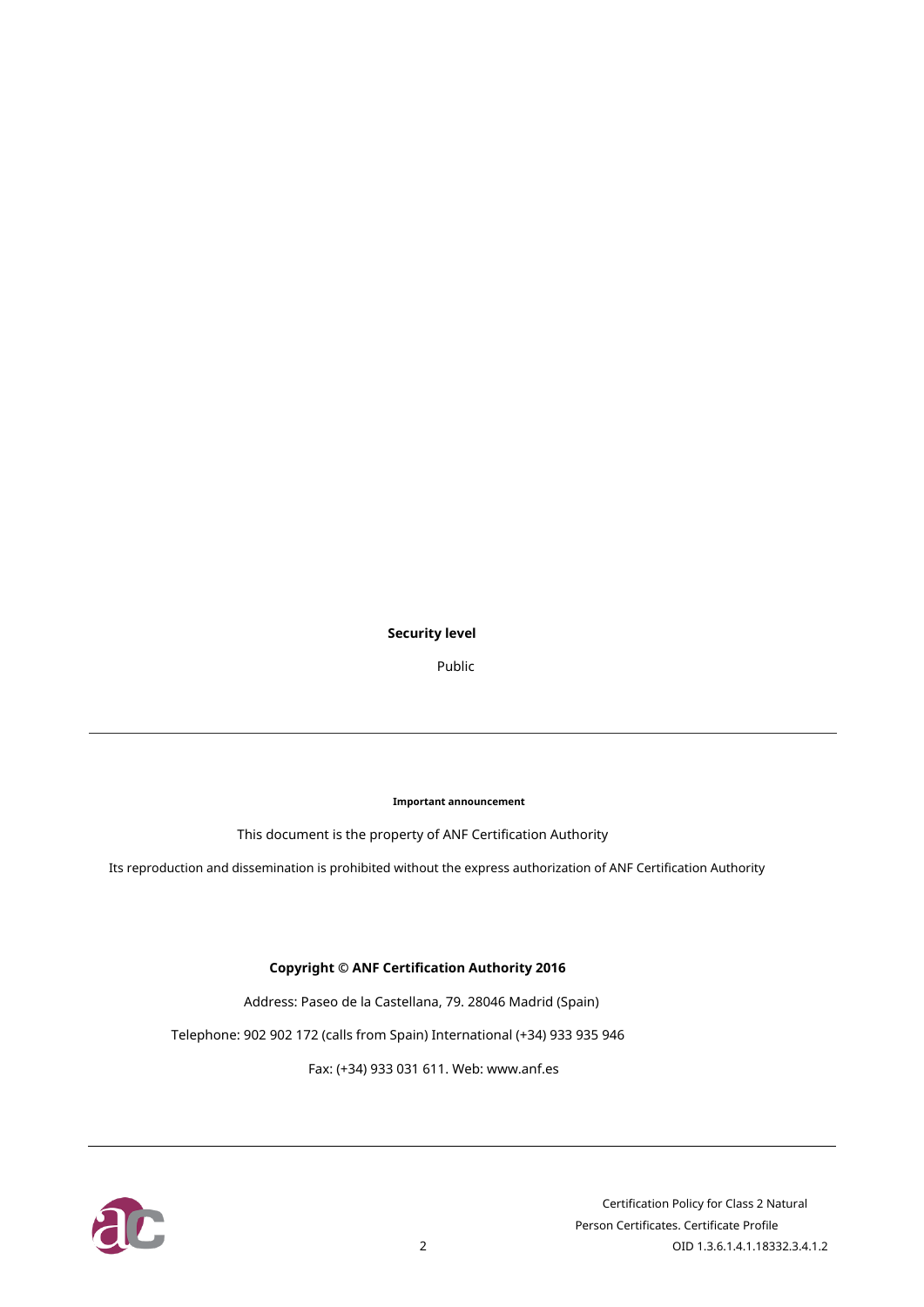### Class 2 Natural Person Certificate

**(AUTHENTICATION) (SIGNATURE) (ENCRYPTION) TOKEN BY SOFTWARE - TOKEN HSM**

| Countryside               | Value                           |                                                                                                     | Crit | Oblig      |  |  |
|---------------------------|---------------------------------|-----------------------------------------------------------------------------------------------------|------|------------|--|--|
| Version                   | $2 = (V3)$                      |                                                                                                     |      | <b>YES</b> |  |  |
| Serial number             |                                 |                                                                                                     |      | <b>YES</b> |  |  |
| Signature algorithm.      | sha256WithRSAEncryption         |                                                                                                     |      | <b>YES</b> |  |  |
| SignatureAlgorithm        |                                 |                                                                                                     |      |            |  |  |
| Hash algorithm<br>firm    |                                 |                                                                                                     |      |            |  |  |
| SignatureHashAlgor        | sha256                          |                                                                                                     |      |            |  |  |
| ithm                      |                                 |                                                                                                     |      |            |  |  |
|                           | <b>Common Name</b>              | eg ANF Assured ID CA1                                                                               |      | <b>YES</b> |  |  |
|                           | (CN)                            |                                                                                                     |      |            |  |  |
|                           | <b>SERIALNUMBER</b>             | G63287510                                                                                           |      | <b>YES</b> |  |  |
|                           | Organization Identifier         | It is the VAT number, in Spain called NIF-VAT it is not the CIF. It is<br>the NIF for VAT in the EU |      |            |  |  |
|                           |                                 | Currently ANF AC does not include it                                                                |      |            |  |  |
|                           | EmailAddress (E)<br>info@anf.es |                                                                                                     |      |            |  |  |
| Transmitter               |                                 | Organizational unit within the Certification Services                                               |      |            |  |  |
|                           | Organizational Unit (OU)        | Provider responsible for issuing the certificate                                                    |      | <b>YES</b> |  |  |
|                           | Organization (O)                | eg ANF Certification Authority                                                                      |      | <b>YES</b> |  |  |
|                           | Locality (L)                    | eg Barcelona (see current address at http://<br>www.anf.es/es/address-direccion.html                |      |            |  |  |
|                           | State (ST)                      | eg Barcelona                                                                                        |      |            |  |  |
|                           |                                 |                                                                                                     |      |            |  |  |
|                           | Country (C)                     | pe ES                                                                                               |      | <b>YES</b> |  |  |
| Issuer Alternative<br>Yam |                                 |                                                                                                     |      |            |  |  |
| Valid from                |                                 |                                                                                                     |      | YES        |  |  |
| <b>NotBefore</b>          |                                 |                                                                                                     |      |            |  |  |
| Valid until               |                                 |                                                                                                     |      | YES        |  |  |
| NotAfter                  |                                 |                                                                                                     |      |            |  |  |
|                           | Subject                         |                                                                                                     |      |            |  |  |
|                           | 1.3.6.1.4.1.18838.1.1           | Subject ID                                                                                          |      | YES        |  |  |
|                           | Country (C)                     | Country of subject = subscriber                                                                     |      | YES        |  |  |

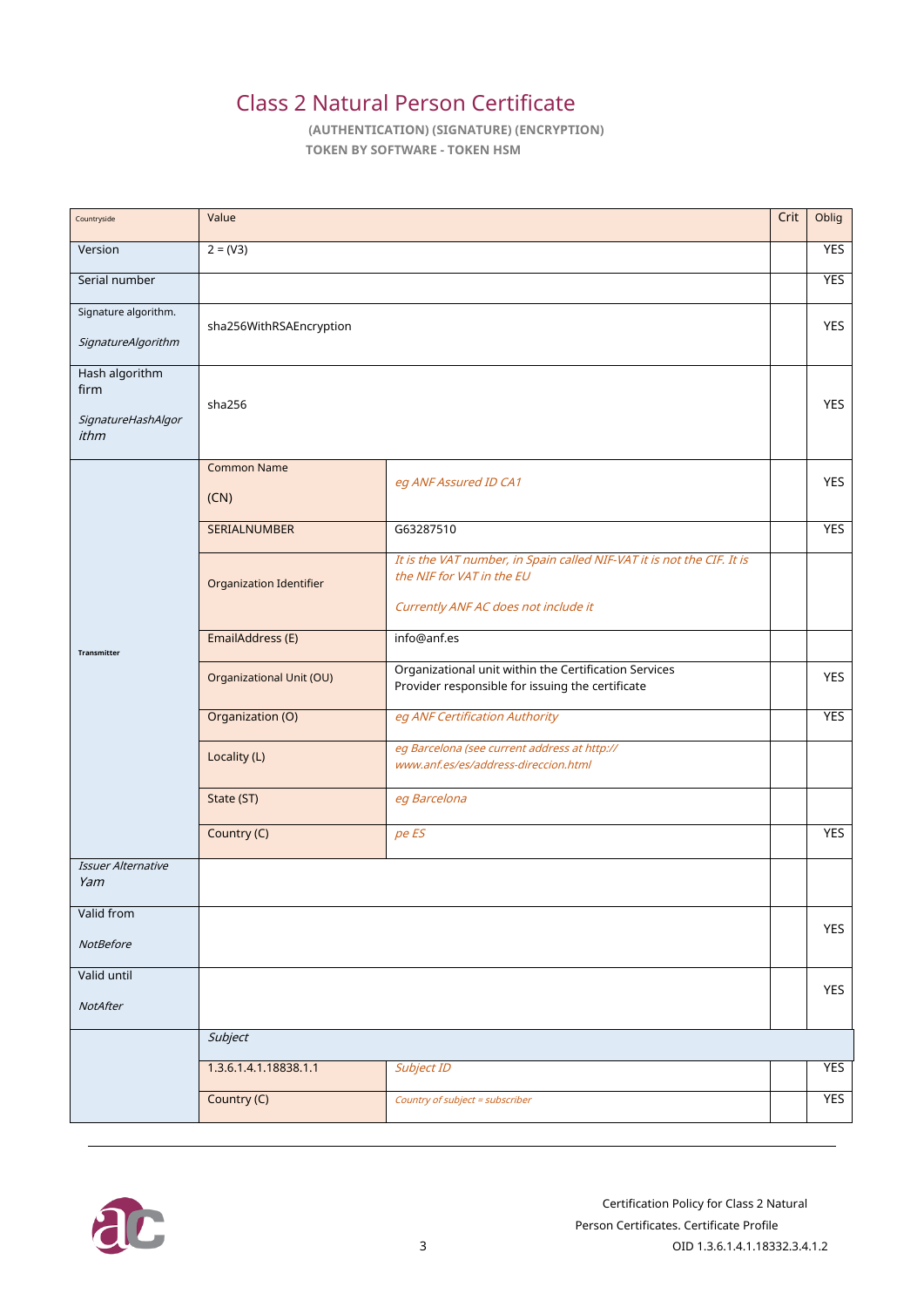|                                        | Locality (L)                                                             | Subject's city                                                                                                                                                                                                                                                                                                                                                                                                                                                     | <b>YES</b>                                                          |            |  |
|----------------------------------------|--------------------------------------------------------------------------|--------------------------------------------------------------------------------------------------------------------------------------------------------------------------------------------------------------------------------------------------------------------------------------------------------------------------------------------------------------------------------------------------------------------------------------------------------------------|---------------------------------------------------------------------|------------|--|
|                                        | State (ST)                                                               | Subject province                                                                                                                                                                                                                                                                                                                                                                                                                                                   |                                                                     | <b>YES</b> |  |
|                                        | EmailAddress (E)                                                         | Subject's email                                                                                                                                                                                                                                                                                                                                                                                                                                                    |                                                                     |            |  |
|                                        | <b>SERIAL NUMBER (SN)</b>                                                | For instance<br>p. eg: IDCES-00000000G. 3 characters to indicate the document<br>number (IDC = national identity document) + 2 characters to<br>identify the country (ES) + Identity number                                                                                                                                                                                                                                                                        |                                                                     | <b>YES</b> |  |
| Subject                                | OrganizationIdentifier                                                   | The certificate must include at least = Serial Number or<br>OrganizationIdentifier (NIF-VAT), eg<br>VATES-B0085974Z                                                                                                                                                                                                                                                                                                                                                |                                                                     |            |  |
| (all fields<br>encoded<br>using UTF-8) | Given Name (G)                                                           | Name of the subject.<br>First name, according to identity document (DNI /<br>Passport)                                                                                                                                                                                                                                                                                                                                                                             |                                                                     | <b>YES</b> |  |
|                                        | SurName (SN)                                                             | Surname of the subject.<br>First surname, blank space, second surname of the person<br>responsible for the certificate according to the DNI or in case of<br>foreigner in passport                                                                                                                                                                                                                                                                                 |                                                                     | <b>YES</b> |  |
|                                        | <b>Common Name</b><br>(CN)                                               | Full name + subject ID                                                                                                                                                                                                                                                                                                                                                                                                                                             |                                                                     | <b>YES</b> |  |
|                                        |                                                                          | <b>AUTHENTICATION</b>                                                                                                                                                                                                                                                                                                                                                                                                                                              | Class 2 Certificate of<br><b>Natural Person</b><br>(AUTHENTICATION) |            |  |
|                                        | Organizational Unit (OU)                                                 | <b>FIRM</b>                                                                                                                                                                                                                                                                                                                                                                                                                                                        | Class 2 Natural Person<br>Certificate (SIGNATURE)                   | <b>YES</b> |  |
|                                        |                                                                          | <b>Encryption</b>                                                                                                                                                                                                                                                                                                                                                                                                                                                  | Class 2 Certificate of<br>Natural Person (CIFRADO)                  |            |  |
|                                        | Organization (O)                                                         | Example: O = Name of the College / collegiate number.<br>In the case of professional training: you can include the name of<br>the association, union or group to which you belong. Or issuer of<br>the professional training degree. Additionally, the associate or<br>union number can be included as specified in the previous case.<br>In the case of freelancers, it can include: Registered trade name or<br>Trademark registered in the name of the subject. |                                                                     |            |  |
|                                        | Title (T)                                                                | Subject title                                                                                                                                                                                                                                                                                                                                                                                                                                                      |                                                                     |            |  |
|                                        | Description                                                              |                                                                                                                                                                                                                                                                                                                                                                                                                                                                    |                                                                     |            |  |
|                                        | 2.5.29.17<br>Alternative name of the subject<br>$\overline{\phantom{a}}$ |                                                                                                                                                                                                                                                                                                                                                                                                                                                                    |                                                                     |            |  |
|                                        | e-mail example: pedro@cial.com                                           |                                                                                                                                                                                                                                                                                                                                                                                                                                                                    |                                                                     |            |  |
|                                        | <b>DNSName</b>                                                           |                                                                                                                                                                                                                                                                                                                                                                                                                                                                    |                                                                     |            |  |
|                                        | <b>Directory Name</b>                                                    |                                                                                                                                                                                                                                                                                                                                                                                                                                                                    |                                                                     |            |  |

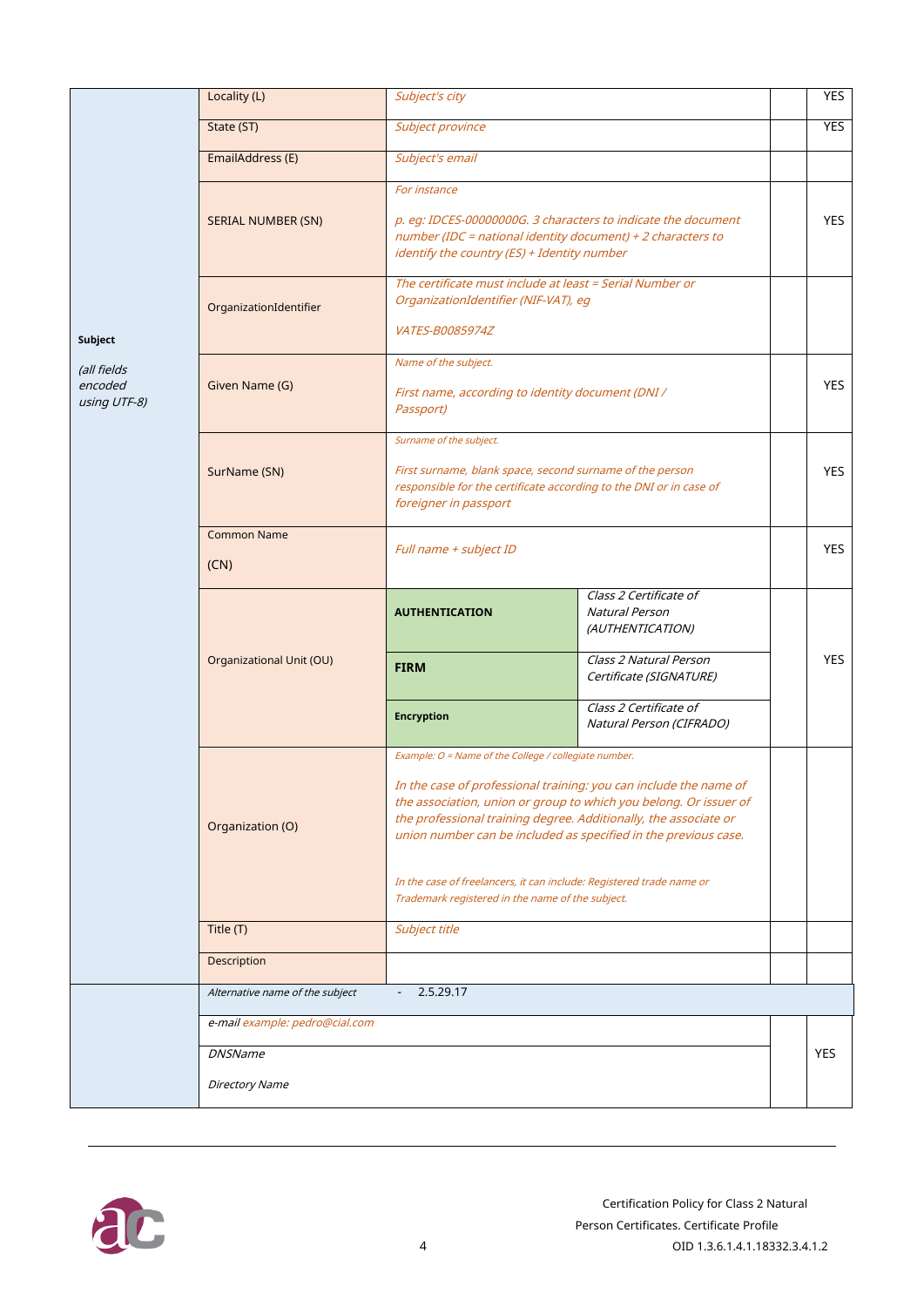| Alternative name<br>of the subject -<br>SubjectAlternativeN<br>love | 1.3.6.1.4.1.18332.11                  | Full name of a natural or legal person, who grants a<br>representation to the subscriber                 |  |
|---------------------------------------------------------------------|---------------------------------------|----------------------------------------------------------------------------------------------------------|--|
|                                                                     | 1.3.6.1.4.1.18332.12                  | First name of the natural person granting a proxy<br>to the subscriber                                   |  |
|                                                                     | 1.3.6.1.4.1.18332.13                  | Surname of the natural person granting a proxy to the<br>subscriber                                      |  |
|                                                                     | 1.3.6.1.4.1.18332.14                  | NIF / DNI / NIE of the legal entity or natural person that grants a<br>representation to the subscriber  |  |
|                                                                     | 1.3.6.1.4.1.18332.20.3                | Subscriber name                                                                                          |  |
|                                                                     | 1.3.6.1.4.1.18332.20.4                | Surname 1 subscriber                                                                                     |  |
|                                                                     | 1.3.6.1.4.1.18332.20.5                | Surname 2 subscriber                                                                                     |  |
|                                                                     | 1.3.6.1.4.1.18332.20.8                | eg: DNI                                                                                                  |  |
|                                                                     | 1.3.6.1.4.1.18332.20.13               | pe: Spanish                                                                                              |  |
|                                                                     | SubjectDirectoryAttributes - 2.5.29.9 |                                                                                                          |  |
|                                                                     | 2.5.4.20                              | TelephoneNumber                                                                                          |  |
|                                                                     | 2.5.4.23                              | Facsimile                                                                                                |  |
|                                                                     | 2.5.4.9                               | <b>StreetAddress</b>                                                                                     |  |
|                                                                     | 2.5.4.16                              | <b>PostalAddress</b>                                                                                     |  |
|                                                                     | 2.5.4.17                              | PostalCode                                                                                               |  |
|                                                                     | 1.3.6.1.4.1.18332.10.10               | Example: SHA256-gsq33wq / udldyk5ZN84paMeYx                                                              |  |
|                                                                     | 1.3.6.1.4.1.18332.10.10.1             | Example:<br>https://tomcat2.anf.es/cliente_archivo_ws/poderes/( AR<br>locator = OID1.3.6.1.4.1.18332.19) |  |
|                                                                     | 2.5.4.2                               | knowldgeinformation                                                                                      |  |
| SubjectDirect<br>oryAttributes                                      | 2.5.4.65                              | Pseudonym -Pseudonym                                                                                     |  |
|                                                                     |                                       | (chosen by the subscriber)                                                                               |  |
|                                                                     | 1.3.6.1.4.1.18332.30.1                | Full name of the country to which the issue corresponds                                                  |  |
|                                                                     | 1.3.6.1.4.1.18332.40.1                | pe Recognized certificate                                                                                |  |
|                                                                     | 1.3.6.1.4.1.18332.41.1                | 1000                                                                                                     |  |
|                                                                     | 1.3.6.1.4.1.18332.41.2                | eg signing of purchase contracts                                                                         |  |
|                                                                     | 1.3.6.1.4.1.18332.41.3                | eg 10,000                                                                                                |  |
|                                                                     | 1.3.6.1.4.1.18332.41.4                | pe euros                                                                                                 |  |
|                                                                     | 1.3.6.1.4.1.18332.42.1                |                                                                                                          |  |
|                                                                     | 1.3.6.1.4.1.18332.42.11               | It is filled in automatically by AR Manager                                                              |  |
|                                                                     | 1.3.6.1.4.1.18332.42.13               | It is filled in automatically by AR Manager                                                              |  |
|                                                                     | 1.3.6.1.4.1.18332.47.1                | It is filled in automatically by AR Manager                                                              |  |

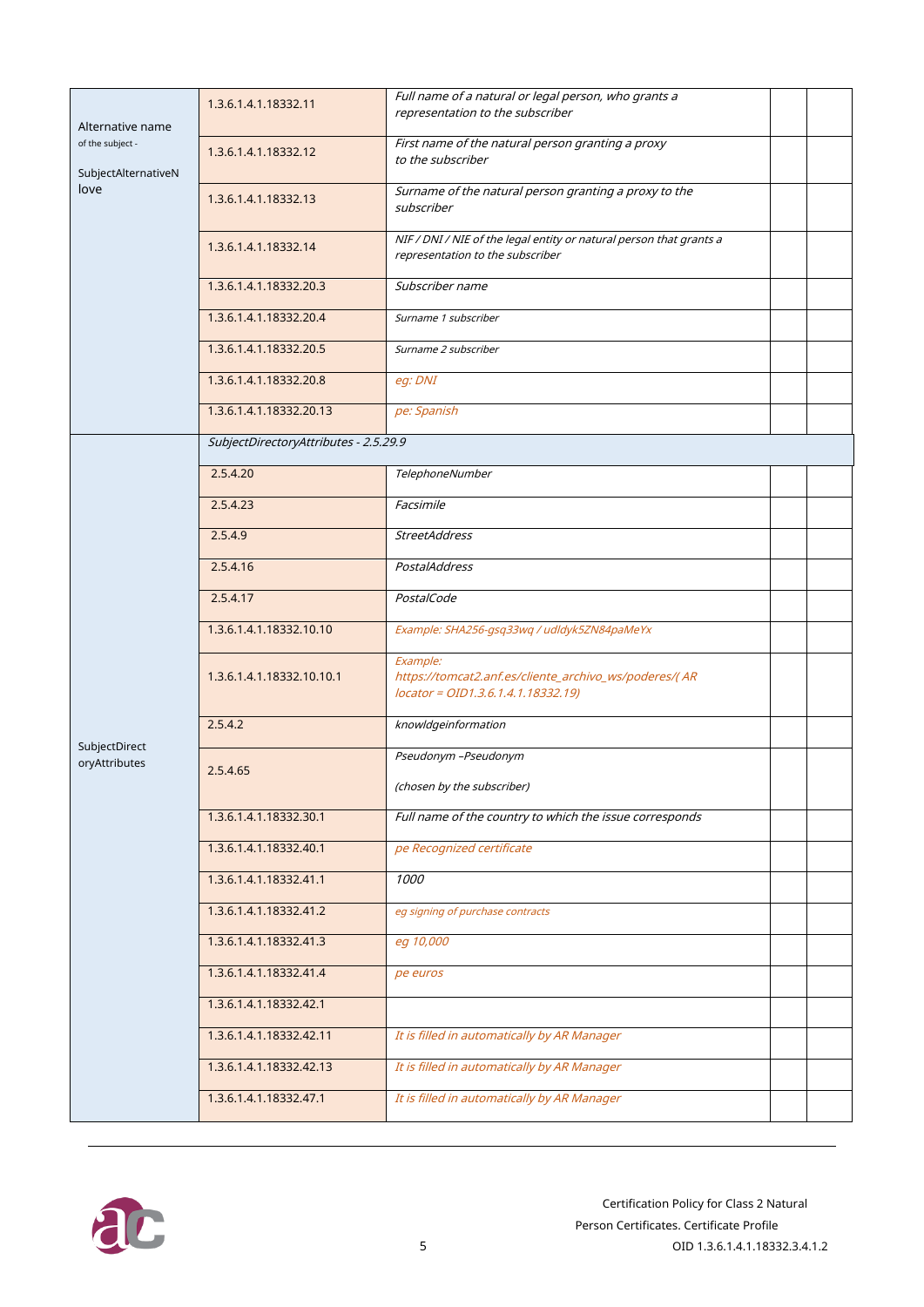| 1.3.6.1.4.1.18332.90   |                                                  |                                                       |                      |  |
|------------------------|--------------------------------------------------|-------------------------------------------------------|----------------------|--|
| 1.3.6.1.4.1.18332.90.1 |                                                  |                                                       |                      |  |
| 1.3.6.1.4.1.18332.90.2 |                                                  |                                                       |                      |  |
| 1.3.6.1.4.1.18332.90.3 |                                                  |                                                       |                      |  |
| 1.3.6.1.4.1.18332.91.2 |                                                  |                                                       |                      |  |
| 1.3.6.1.4.1.18332.92   |                                                  |                                                       |                      |  |
| 1.3.6.1.4.1.18332.92.1 |                                                  |                                                       |                      |  |
| 1.3.6.1.4.1.18332.92.2 |                                                  |                                                       |                      |  |
| 1.3.6.1.4.1.18332.92.3 |                                                  |                                                       |                      |  |
| 1.3.6.1.4.1.18332.93   |                                                  |                                                       |                      |  |
| 1.3.6.1.4.1.18332.94   |                                                  |                                                       |                      |  |
| 1.3.6.1.4.1.18332.94.1 |                                                  |                                                       |                      |  |
| 1.3.6.1.4.1.18332.94.2 |                                                  |                                                       |                      |  |
| 1.3.6.1.4.1.18332.94.3 |                                                  |                                                       |                      |  |
| 1.3.6.1.4.1.18332.95   |                                                  |                                                       |                      |  |
| 1.3.6.1.4.1.18332.95.1 |                                                  |                                                       |                      |  |
| 1.3.6.1.4.1.18332.95.2 |                                                  |                                                       |                      |  |
| 1.3.6.1.4.1.18332.95.3 |                                                  |                                                       |                      |  |
| 1.3.6.1.4.1.18332.96   |                                                  |                                                       |                      |  |
| 1.3.6.1.4.1.18332.96.1 |                                                  |                                                       |                      |  |
| 1.3.6.1.4.1.18332.97   |                                                  |                                                       |                      |  |
| 1.3.6.1.4.1.18332.97.1 |                                                  |                                                       |                      |  |
| 1.3.6.1.4.1.18332.97.2 |                                                  |                                                       |                      |  |
| 1.3.6.1.4.1.18332.97.3 |                                                  |                                                       |                      |  |
| 1.3.6.1.4.1.18332.98   |                                                  |                                                       |                      |  |
| 1.3.6.1.4.1.18332.600  |                                                  | Example: AR Manager desktop v.3.6 + Critocal + ANF CT |                      |  |
|                        |                                                  |                                                       | PrivateOrganization  |  |
| 2.5.4.15               | BusinessCate                                     | PrivateOrganization                                   | GovernmentEntity     |  |
|                        | gory                                             |                                                       | BusinessEntity       |  |
|                        |                                                  |                                                       | Non-commercialEntity |  |
|                        | JurisdictionOfI<br>ncorporationL<br>ocalityNam e |                                                       |                      |  |
|                        |                                                  |                                                       |                      |  |

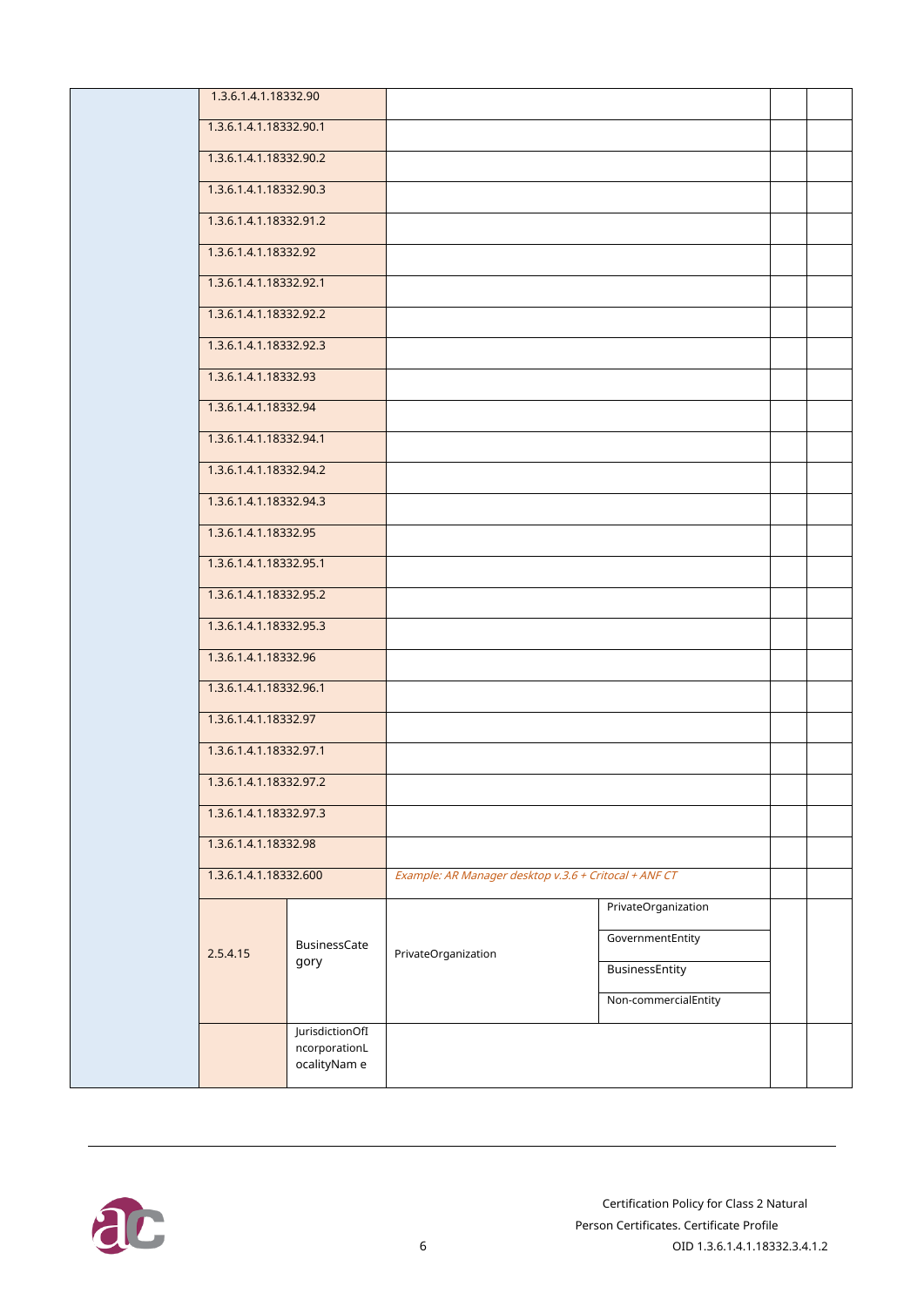|                                                                 | 1.3.6.1.4.1.3<br>11.60.2.1.2 | JurisdictionOfI<br>ncorporationSt<br>ateOrProvince<br>Yam   |                                                                                                                   |                                                                                             |  |            |
|-----------------------------------------------------------------|------------------------------|-------------------------------------------------------------|-------------------------------------------------------------------------------------------------------------------|---------------------------------------------------------------------------------------------|--|------------|
|                                                                 | 1.3.6.1.4.1.3<br>11.60.2.1.3 | JurisdictionOfI<br>ncorporationC<br>ountryName              |                                                                                                                   |                                                                                             |  |            |
| 1.3.6.1.4.1.18332.1<br>9                                        | Example 33993893-503677      |                                                             |                                                                                                                   |                                                                                             |  |            |
| 1.3.6.1.4.1.18332.1<br>9.1                                      |                              | Example 26144-56501328 3643648640                           |                                                                                                                   |                                                                                             |  |            |
| Identifier of the<br>subject key -<br>Subject Key<br>Identifier |                              | Hash in SHA1 of the public key used to sign the certificate |                                                                                                                   |                                                                                             |  | <b>YES</b> |
| SubjectPublic<br>KeyInfo                                        | RSA (2048) NIST P-256        |                                                             |                                                                                                                   |                                                                                             |  | <b>YES</b> |
| Access to the<br>information of<br>issuing entity               | AccessMethod [1]             |                                                             | [1] Access to authority information<br>Access method = Certificate Status Protocol<br>online (1.3.6.1.5.5.7.48.1) |                                                                                             |  | <b>YES</b> |
|                                                                 | AccessLocation [1]           |                                                             | Alternative name: URL = http://                                                                                   |                                                                                             |  | <b>YES</b> |
|                                                                 | AccessMethod [2]             |                                                             | 1.3.6.1.5.5.7.48.2                                                                                                |                                                                                             |  |            |
|                                                                 | <b>AccessLocation</b> [2]    |                                                             | $URL =$                                                                                                           |                                                                                             |  |            |
| Points of<br><b>CRL</b> distribution                            | cRLDistributionPoint [1]     |                                                             | 1] CRL distribution point<br>Distribution point name:<br>Full name:<br>Url address                                |                                                                                             |  | <b>YES</b> |
|                                                                 | DistributionPoint [2]        |                                                             |                                                                                                                   |                                                                                             |  |            |
|                                                                 | DistributionPoint [3]        |                                                             |                                                                                                                   |                                                                                             |  |            |
|                                                                 | QcCompliance                 |                                                             | FIRM /<br><b>AUTHENTICATION</b>                                                                                   | Present if the certificate is issued with the<br>qualification of recognized. Annex I eIDAS |  | YES        |
|                                                                 | QcSSCD                       |                                                             | only included in the<br><b>SIGNATURE type</b>                                                                     | <b>ONLY if the device is SSCD</b><br>Secure Signature Creation Device (SSCD)                |  | <b>YES</b> |
|                                                                 | QcType-esign                 |                                                             | <b>FIRM</b><br>QcType 1                                                                                           | <b>ONLY at profile (SIGNATURE),</b><br>QcType 1 reviewed                                    |  | <b>YES</b> |

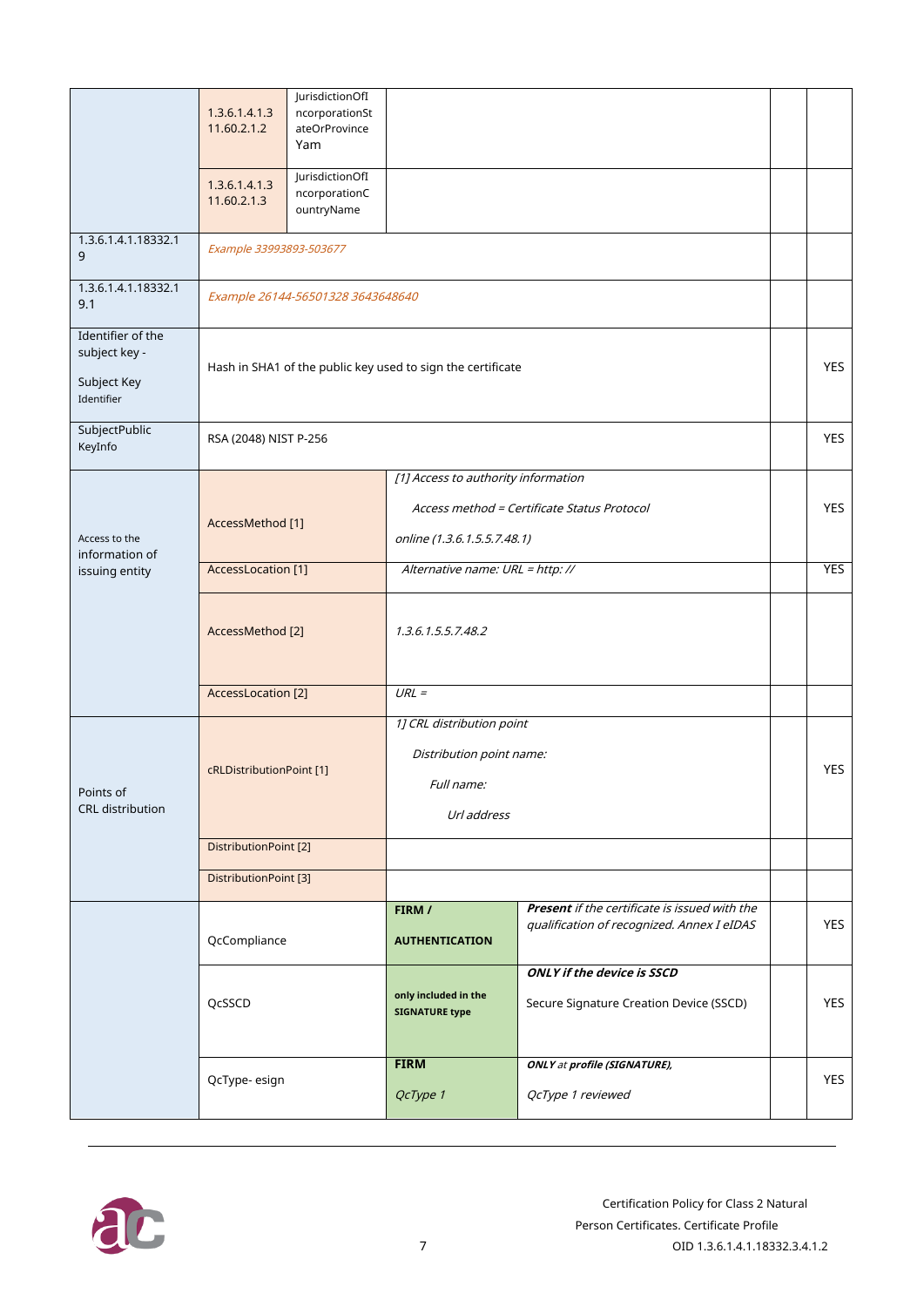|                              |                                     |             |                                                       | ETSI EN 319 412-5                                                                                                    |  |            |
|------------------------------|-------------------------------------|-------------|-------------------------------------------------------|----------------------------------------------------------------------------------------------------------------------|--|------------|
|                              |                                     |             | FIRM /                                                |                                                                                                                      |  |            |
|                              | QcPDS                               |             |                                                       | https://anf.es/en/                                                                                                   |  | <b>YES</b> |
|                              |                                     |             | <b>AUTHENTICATION</b>                                 |                                                                                                                      |  |            |
|                              |                                     |             | FIRM /                                                | Limit amount of liability assumed by the                                                                             |  |            |
| Declarations of              | QcLimitValue                        |             | <b>AUTHENTICATION</b>                                 | issuer expressed in EUROS                                                                                            |  | <b>YES</b> |
| certificates                 |                                     |             |                                                       |                                                                                                                      |  |            |
| recognized                   |                                     |             |                                                       | Integer: $= 15$                                                                                                      |  |            |
| <b>Qualified Certificate</b> |                                     |             |                                                       | ([ETSI EN 319 412-5]                                                                                                 |  |            |
| <b>Statement</b>             |                                     |             | FIRM /                                                |                                                                                                                      |  |            |
| TSI EN 319 412-1,            | QcRetentionPeriod                   |             |                                                       | describes the retention period                                                                                       |  | <b>YES</b> |
| formerly ETSI TS 101<br>862  |                                     |             | <b>AUTHENTICATION</b>                                 | of all the relevant information for the<br>use of a certificate, after the                                           |  |            |
|                              |                                     |             |                                                       | expiration of this)                                                                                                  |  |            |
|                              |                                     |             |                                                       |                                                                                                                      |  |            |
|                              | semnaticsId-Natural                 |             | FIRM /                                                | To indicate natural person semantics                                                                                 |  |            |
|                              |                                     |             | <b>AUTHENTICATION</b>                                 | defined by EN 319 412-1                                                                                              |  |            |
|                              |                                     |             |                                                       |                                                                                                                      |  |            |
|                              |                                     |             |                                                       | [1] Certificate Directive:                                                                                           |  |            |
|                              |                                     |             | (AUTHENTICATION)                                      | Identifier of                                                                                                        |  |            |
|                              |                                     |             |                                                       | directive = 1.3.6.1.4.1.18332.3.4.1.1.22                                                                             |  |            |
|                              |                                     |             |                                                       | [1] Certificate Directive:                                                                                           |  |            |
|                              | PolicyIdentifier                    |             | (FIRM)                                                | Identifier of                                                                                                        |  | <b>YES</b> |
|                              |                                     |             |                                                       | directive = 1.3.6.1.4.1.18332.3.4.1.2.22                                                                             |  |            |
|                              |                                     |             |                                                       | [1] Certificate Directive:                                                                                           |  |            |
|                              |                                     |             |                                                       |                                                                                                                      |  |            |
|                              |                                     |             | (ENCRYPTED)                                           | Identifier of                                                                                                        |  |            |
| Directives of the            |                                     |             |                                                       | directive = 1.3.6.1.4.1.18332.3.4.1.3.22                                                                             |  |            |
| certificate -                |                                     |             | [1,1] Policy certifier information:                   |                                                                                                                      |  |            |
|                              |                                     |             | Policy certifier ID = CPS                             |                                                                                                                      |  |            |
| Certificate Policies         | PolicyCPSLocation                   |             | Certifier:                                            |                                                                                                                      |  | <b>YES</b> |
|                              |                                     |             | http://www.anf.es/documentos                          |                                                                                                                      |  |            |
|                              |                                     |             | [1,2] Policy certifier information:                   |                                                                                                                      |  |            |
|                              |                                     |             | Policy certifier ID = User Warning                    |                                                                                                                      |  |            |
|                              |                                     |             | Certifier:                                            |                                                                                                                      |  | <b>YES</b> |
|                              | User notice                         |             |                                                       |                                                                                                                      |  |            |
|                              |                                     |             |                                                       | Notice text = Certificate in accordance with the<br>electronic signature legislation. Before accepting it, check its |  |            |
|                              |                                     |             | integrity, limitations, validity and authorized uses. |                                                                                                                      |  |            |
|                              |                                     | ONLY FOR    |                                                       |                                                                                                                      |  |            |
|                              |                                     | <b>KIND</b> |                                                       | NCP + (Normalized Certificate Policy<br>requiring a secure user device)                                              |  |            |
|                              |                                     |             | 0.4.0.2042.1.2                                        |                                                                                                                      |  |            |
|                              | <b>AUTHENTIC</b><br><b>TION AND</b> |             |                                                       |                                                                                                                      |  |            |
|                              |                                     |             |                                                       |                                                                                                                      |  |            |